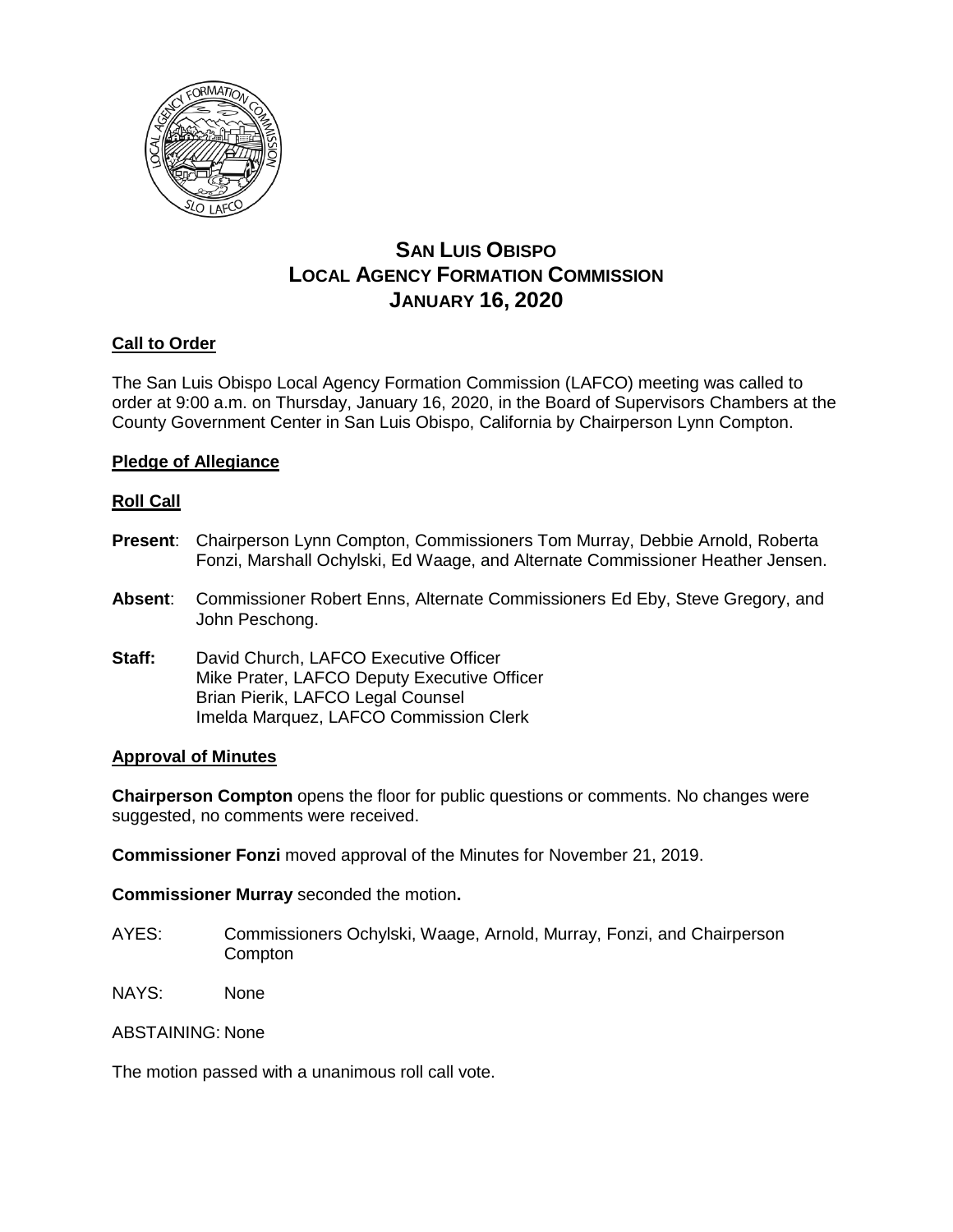# **Selection of the 2020 Chair and Vice-Chair**

**Chairperson Compton** asked **Mr. Church** to brief the Commission on the rotation of LAFCO Chair and Vice-Chair positions.

**Mr. Church** advised the Commission that the current Vice-Chair position, would move to Chair position and the next to take Vice-Chair would be a special districts member.

**Chairperson Compton** asked **Commissioner Murray** if he would like Chair and **Commissioner Ochylski**, only special districts member present, if he would like Vice-Chair.

**Commissioner Murray** and **Commissioner Ochylski** agreed to the positions.

**Commissioner Arnold** moved approval of **Commissioner Murray** as LAFCO 2020 Chair.

**Commissioner Waage** seconded the motion**.**

AYES: Commissioners Ochylski, Waage, Arnold, Murray, Fonzi, and Compton

NAYS: None

#### ABSTAINING: None

The motion passed with a unanimous roll call vote.

**Commissioner Arnold** moved approval of **Commissioner Ochylski** as LAFCO 2020 Vice-Chair.

#### **Commissioner Waage** seconded the motion**.**

AYES: Commissioners Ochylski, Waage, Arnold, Murray, Fonzi, and Compton

NAYS: None

ABSTAINING: None

The motion passed with a unanimous roll call vote.

#### **Presentation of a Certificate of Appreciation to Former Chair Lynn Compton**

**Chairperson Murray** presented **Commissioner Compton** with a Certificate of Appreciation on behalf of the Commission and Staff, for her service as the LAFCO Chair.

#### **Non-Agenda Public Comments** : None

#### **Consent Agenda**

**A-1:** Fiscal Year 2019-20 Second Quarter Budget Status Report (Recommend Receive and File with the County Auditor)

**Chairperson Murray** opened the floor to the Commission; no questions or comments were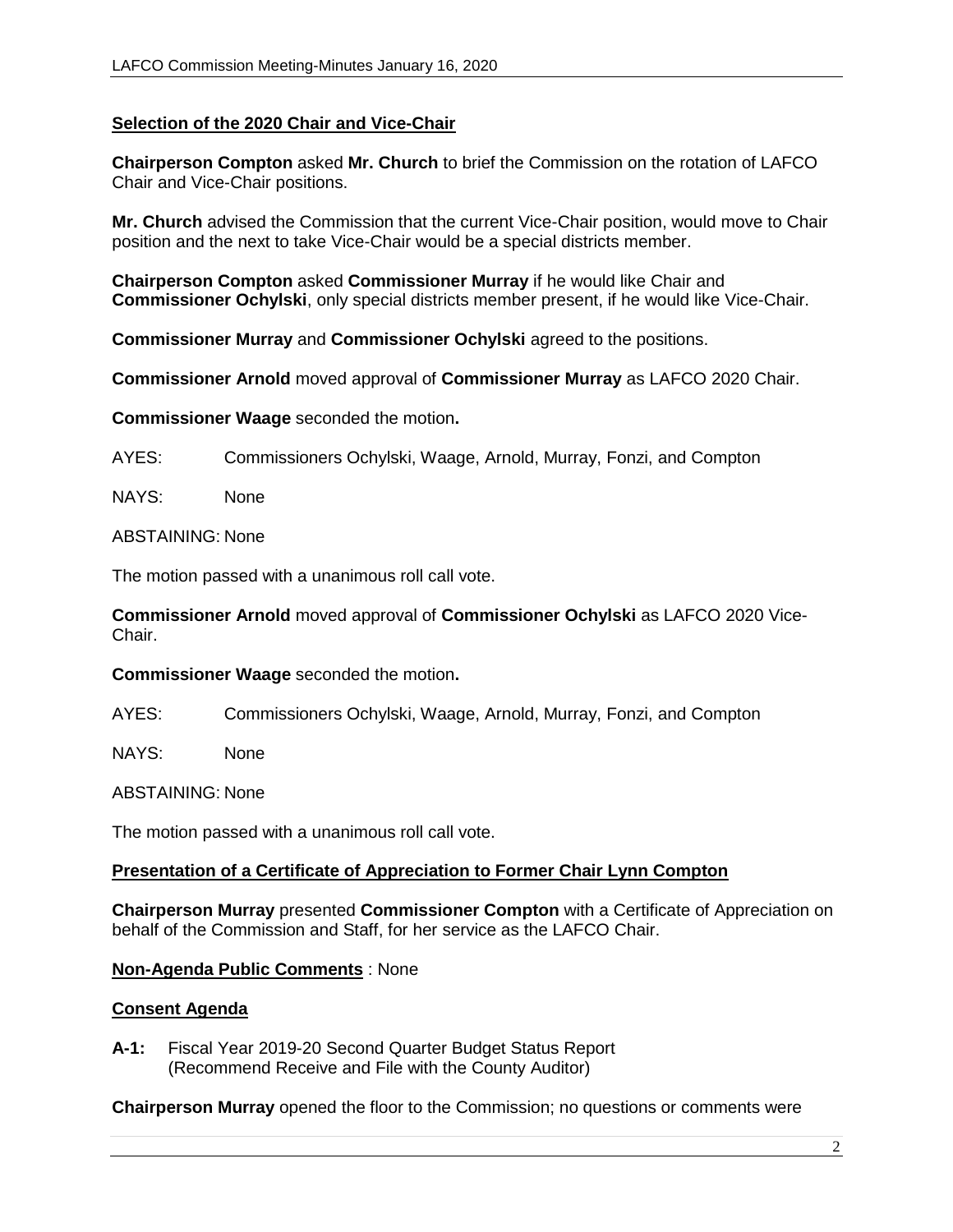made.

**Chairperson Murray** opened the floor to public comment, without any.

**Commissioner Fonzi** moved to approve the consent calendar.

**Commissioner Waage** seconded the motion**.**

AYES: Commissioners Ochylski, Waage, Arnold, Murray, Fonzi, and Compton

NAYS: None

ABSTAINING: None

The motion passed with a unanimous roll call vote.

#### **Informational Matters**

**B-1:** Study Session: Affordable Housing in San Luis Obispo County (Recommend Receive and Discuss)

**Mr. Church** introduced the Study Session item and welcomed the presenters.

**Pete Rodgers,** SLO COG Executive Director, presented on the topic of Regional Housing Needs Assessment (RHNA) in SLO County.

**James Worthely**, SLO COG Planning Director, continued the presentation on Regional Housing Needs.

**Chairperson Murray** opened the floor to Commissioner questions and comments.

**Commissioner Compton** asked about vacant units in the county and how it contributes to the economy.

**Commissioner Fonzi** commented on the statistics mentioned in the presentation.

**Commissioner Waage** connected Pismo Beach's situation on vacation homes to the discussion.

**Commissioner Arnold** spoke on what the historical factor of vacation homes might be in the county.

**Commissioner Compton** questioned the States RHNA number and whether it is a suitable number for SLO County.

**Mr. Worthely** addressed Commissioner's concerns.

**Mr. Church** introduced the second speaker.

**Wade Horton**, SLO County Administrative Office, Introduced the Regional County Infrastructure Housing Action Plan as well as **Ms. Carolyn Berg** who presented this item.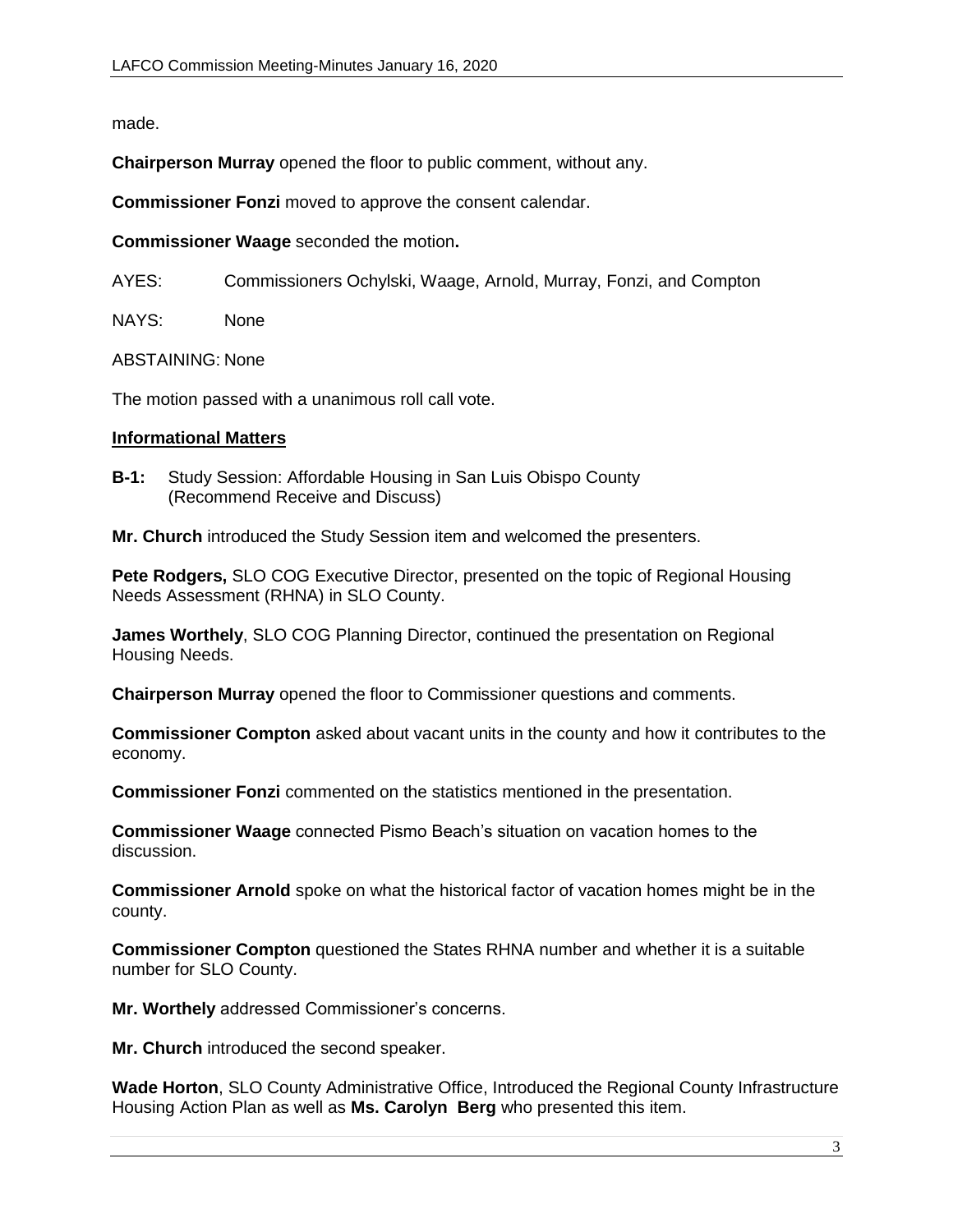**Carolyn Berg**, SLO County Administrative Office Staff, gave her presentation.

**Chairperson Murray** opened the floor to Commissioner questions and comments.

**Commissioner Fonzi** had a question regarding existing Affordable Housing.

**Commissioner Waage** asked if there were any suggestions for LAFCO on how it could help support this project.

**Commissioner Compton** noted her support in pooling finances for infrastructure but continued to question if there would be legal issues with that approach. Followed by other questions.

**Commissioner Arnold** asked about ordinances with Accessory Dwelling Units in the County and the seven cities.

**Ms. Berg** and **Mr. Horton** addressed Commissioner questions.

**Mr. Church** introduced the last speaker.

**Phil Dunsmore**, City of Atascadero Community Development Director, presented the city's perspective on building affordable housing in the city.

**Commissioner Arnold** asked for clarification on a few points mentioned in the presentation.

**Commissioner Fonzi** commented with her perspective on the Grand Oaks project.

**Chairperson Murray** expressed his concern with housing opportunities available for the very low and low income population.

**Commissioner Compton** commented on deed restricted units.

**Commissioner Waage** explained Pismo Beach's approach to affordable housing. Followed by asking for any suggestions **Mr. Dunsmore** might have for LAFCO.

**Commissioner Ochylski** discussed developer incentives given when providing affordable housing.

**Mr. Dunsmore** responded to the Commissioner's questions.

**Mr. Church** summarized the discussion on affordable housing and concluded it with LAFCO's perspective.

**Chairperson Murray** opened the floor to public comment, without any. **Mr. Murray** opened the floor back to Commissioner comment.

**Commissioners** directed LAFCO staff with a recommendation to develop polices to address affordable housing.

**Chairperson Murray** closed discussion and recommended the Commission go on a 10 minute break.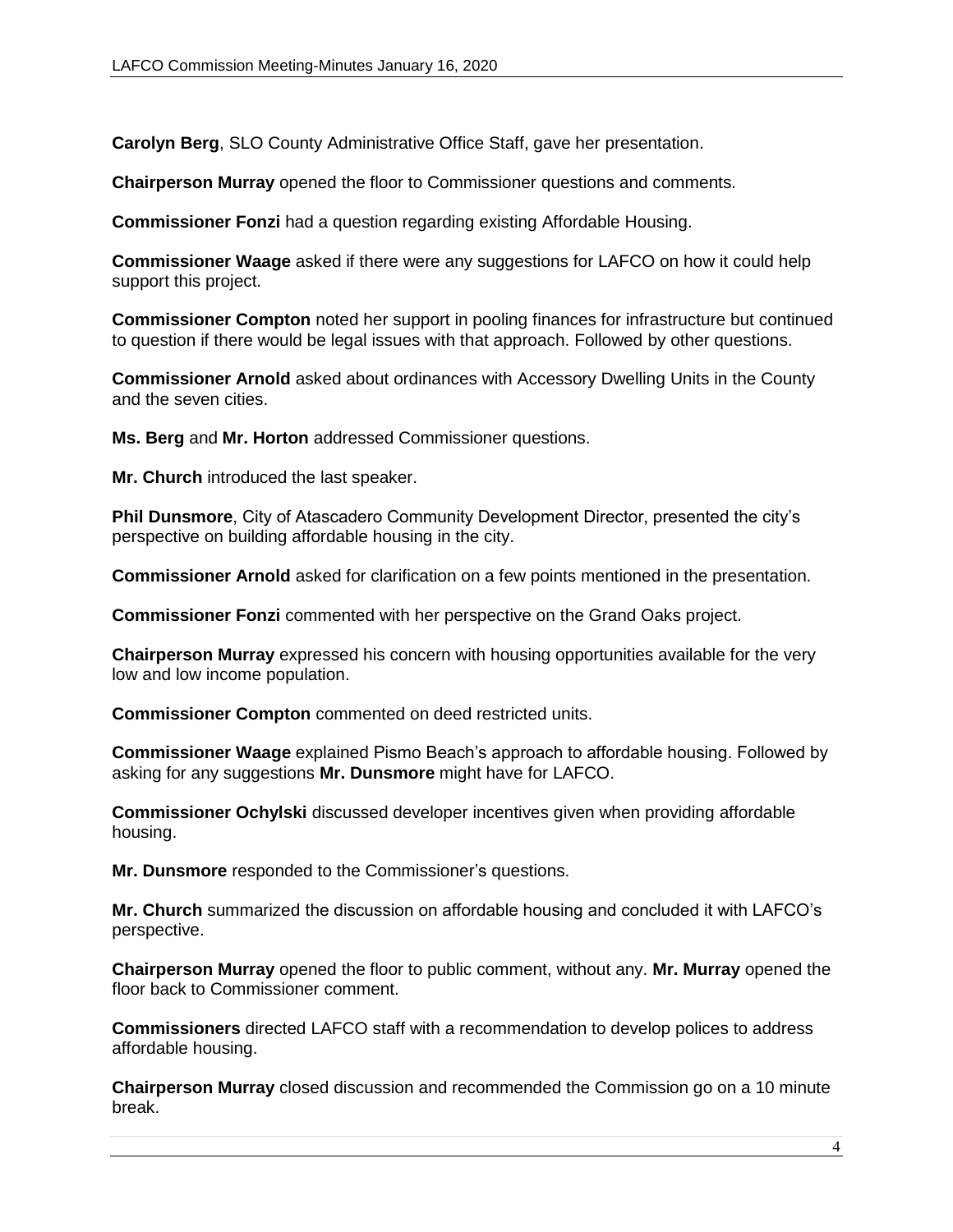At 11:02 a.m. **Chairperson Murray** called the meeting back in order.

# **Regular Matters**

**C-1:** Contract Amendment - San Luis Obispo LAFCO Legal Counsel (Recommend Approval)

**Mr. Church** presented the item.

**Chairperson Murray** opens the floor to public comment, without any.

**Chairperson Murray** opens the floor to Commissioner comment, without any.

**Commissioner Waage** moved to approve Staff recommendation to amend the contract.

**Commissioner Fonzi** seconded the motion.

AYES: Commissioners Ochylski, Waage, Arnold, Murray, Fonzi, and Compton

NAYS: None

ABSTAINING: None

The motion passed with a unanimous roll call vote.

**C-2:** 2019 LAFCO Annual Report-Proposed Work Plan for 2020-Commission Meeting Schedule (Recommend Review and Approval)

**Mr. Church** introduced the item.

**Mr. Prater** presents the item recommending the item be approved.

**Chairperson Murray** opens the floor for Commissioner comment. No comments were made.

**Commissioner Compton** motioned to approve the LAFCO work plan.

**Commissioner Arnold** seconded the motion.

AYES: Commissioners Ochylski, Waage, Arnold, Murray, Fonzi, and Compton

- NAYS: None
- ABSTAINING: None

The motion passed with a unanimous roll call vote.

- **C-3:** CALAFCO Legislative Proposal regarding GC 56133 Clarify that LAFCO Determines Exemptions to Outside User Agreements (Recommend Support Legislative Proposal)
- **Mr. Church** presented the item, recommending approval.